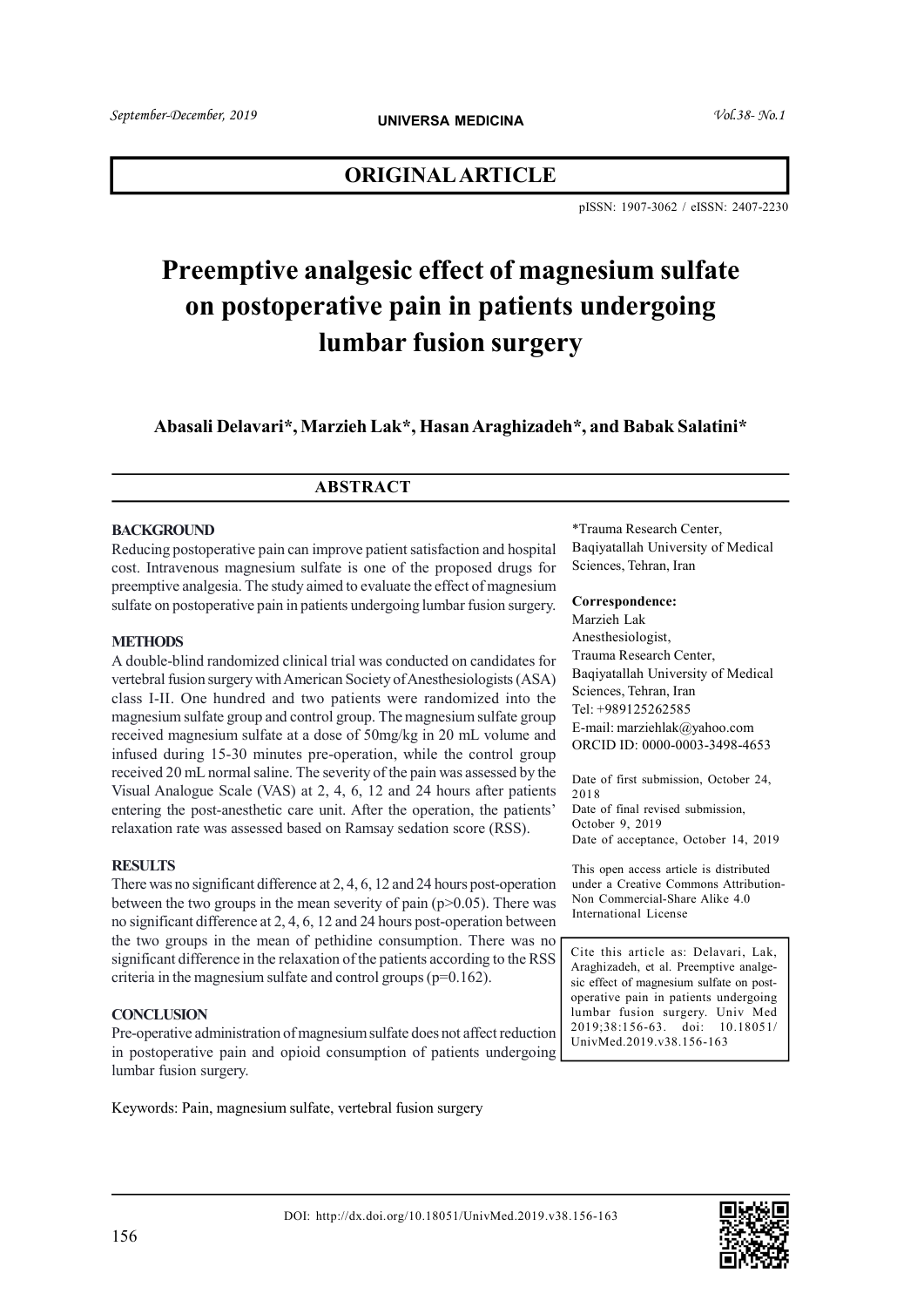# INTRODUCTION

Postoperative pain is one of the most common complications of all surgical procedures. There are currently various methods to control postoperative pain,(1) one of which is preemptive analgesia. In this method prior to surgery and tissue damage, the medicine is administered to the patients.<sup>(2)</sup> These medications through controlling the pain pathways and preventing the release of pain mediators can better control postoperative pain.(3) Preemptive analgesia is the strategy of preventing the establishment of pain signals and is designed to prevent central sensitization. To reduce acute pain after tissue damage and preventing postoperative pain and its spread is the main purpose of preemptive analgesia.<sup>(4)</sup> Intravenous magnesium sulfate administration is one of the most effective methods of preemptive analgesia.<sup>(5)</sup>

The second most important intracellular ion after potassium is magnesium that is effective in several physiological functions and enzymatic activities.(6,7) Other magnesium tasks are protein synthesis, vasomotor system adjustment, and neurotransmitter.(6,8) Magnesium also plays a role as a non-competitive N-methyl D-aspartate (NDMA) glutamate receptor antagonist that is involved in the acute pain process as well as postoperative pain. The mechanism of the analgesic effect of magnesium sulfate is by interfering with calcium channels and NMDA receptors, as well as reducing the release of catecholamine. Magnesium sulfate by increasing the pain threshold also helps prevent pain.(9-13) Since 1990, the effect of magnesium sulfate has been studied on postoperative analgesia and decreased postoperative opioid consumption.(6,14-16)

Several studies have reported contradictory results of the effect of magnesium sulfate on postoperative pain relief. Some of these studies suggest that pre-operative magnesium sulfate significantly reduced postoperative pain.<sup>(17,18)</sup> However, some other studies do not support that.<sup> $(16,19)$ </sup> The aim of the present study was to evaluate the effect of magnesium sulfate on postoperative pain in patients undergoing lumbar fusion surgery.

#### METHODS

#### Research design

A double-blind randomized clinical trial was conducted in Baqiyatallah Hospital between February 2018 and January 2019.

#### Research subjects

All patients who were candidates for vertebral fusion surgery with American Society of Anesthesiologists (ASA) class I-II and aged between 20 to 70 years were included in the study. By a computer-generated randomization table, patients were divided into two groups: magnesium sulfate (MS) group (n=51) and control group (normal saline group) (n=51).

The exclusion criteria included a history of previous spinal surgery, major systemic disorders in vital organs such as liver, kidney and heart, magnesium sulfate susceptibility, use of calcium blockers, pregnant women, neurological disorders, opiate addiction patients, a history of psychological illness or history of taking psychiatric drugs, BMI less than 30. Patients who consumed a non-protocol drug during the study were also excluded.

### Sample size determination

The sample size determination was according to a moderate effect size of 0.5, a statistical power of 80%, and a confidence coefficient of 95%, and yielded 51 cases per group. For this sample size determination, Gpower-3.1.7 software and its sample size formula for comparing two means between two groups were used.

#### Interventions

A special code was assigned to each syringe using a random number table. The syringes containing magnesium sulfate and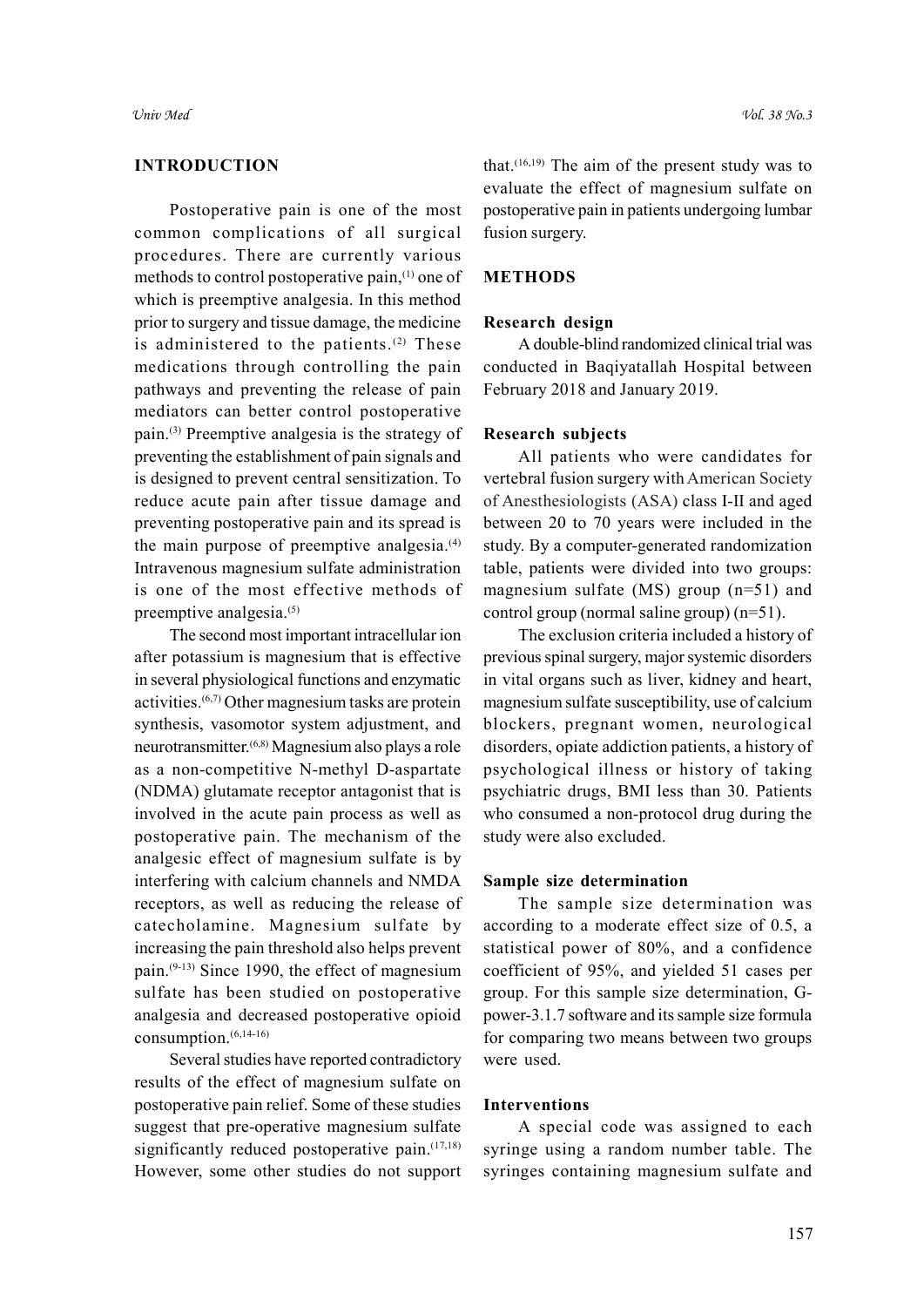control were completely uniform in terms of color and specification, and the patients and anesthesiologist who injected anesthetic drugs were not aware of the type of syringe content. One of the authors was aware of the number of cases and grouping, and also the syringe content and this author delivered syringes to the anesthesiologist.

The magnesium sulfate group received magnesium sulfate at a dose of 50mg/kg in 20mL volume and infused during 15-30 minutes preoperation, while the control group received 20 mL normal saline. The main outcomes were dose of propofol, remifentanil, and pethidine, VAS score, and Ramsay sedation score. Regular monitoring was performed every five minutes on blood pressure, pulse oximetry and electrocardiogram (ECG) during the injection of magnesium sulfate, perioperatively and during recovery.

During syringe injection, patients were monitored for adverse drug reactions every five minutes. In the presence of complications of magnesium sulfate, such as dizziness, drowsiness, hypotension or flushing, the rate of drug injection was reduced. In case of hypotension when mean arterial pressure (MAP)  $\leq 65$  mm Hg or there was a reduction in systolic blood pressure of 30% relative to the initial blood pressure, ephedrine at a dose of 5 to 10 mg was used.

After completion of magnesium sulfate administration, the patients were pre-oxygenated and pre-medicated with 2 mg midazolam and 100 mcg fentanyl. Then anesthesia was induced with Nesdonal at a dose sufficient to eliminate the eyelid reflex, and atracurium at a dose of 0.5 mg/ kg was used to facilitate intubation and muscle relaxation. We recorded the Nesdonal dose in the checklist.

To maintain anesthesia,  $O_2$  and  $N_2O$  ratios of 50% and propofol with an appropriate dosage were used. If no anesthetic depth had been achieved despite the injection of propofol at a dose of 100 mcg /kg/min, then remifentanil was also used. The dose of propofol and remifentanil was also recorded in the checklist. 30 minutes before the end of surgery, methadone at a dose of 5 mg was injected intramuscularly in all patients. At the end of the operation after complete awakening, the patient was given 40 mcg/kg neostigmine and 20 mcg/kg atropine for reversal of neuromuscular blockade and the tracheal tube was removed. Durations of all surgeries in the two groups were between 2.5 to 4 hours.

#### Assessment of pain

The severity of the pain was assessed by the Visual Analogue Scale (VAS) at 1, 2, 4, 6, 12 and 24 hours after patients entering the postanesthetic care unit (when the patient can express the intensity of pain according to the criteria). During the first postoperative 24 hours, vital signs were assessed at 1, 2, 4, 12 and 24 hours after the operation. In the case of VAS>4, pethidine was administered intravenously at a dose of 0.5 mg/kg.

### Assessment of the relaxation rate

After the finishing surgery, the patients' relaxation rate was assessed based on the Ramsay sedation score. The method of rating patients' relaxation was as follows: 1- patient awake, anxious, agitated or restless, 2- patient awake, cooperative, orientated and tranquil, 3 patient drowsy with response to commands only, 4- patient asleep, brisk response to stimulus, 5 patient asleep, sluggish response to stimulus, for example patient reacts with difficulty to a tap on the forehead or loud stimulus, 6- no response to firm nail-bed pressure or other noxious stimuli such as a tap on the forehead or loud stimulus.<sup>(20)</sup>

#### Statistical analysis

Data were analyzed by SPSS-23. Normality of data distribution was investigated using Kolmogorov Smirnov test. Comparison of qualitative variables or variables with non-normal distribution was performed using nonparametric statistical tests such as chi-square, Fisher exact test, and Mann-Whitney U test. Independent Samples t-test was used in the case of quantitative data with normal distribution. A p-value less than 0.05 was considered statistically significant.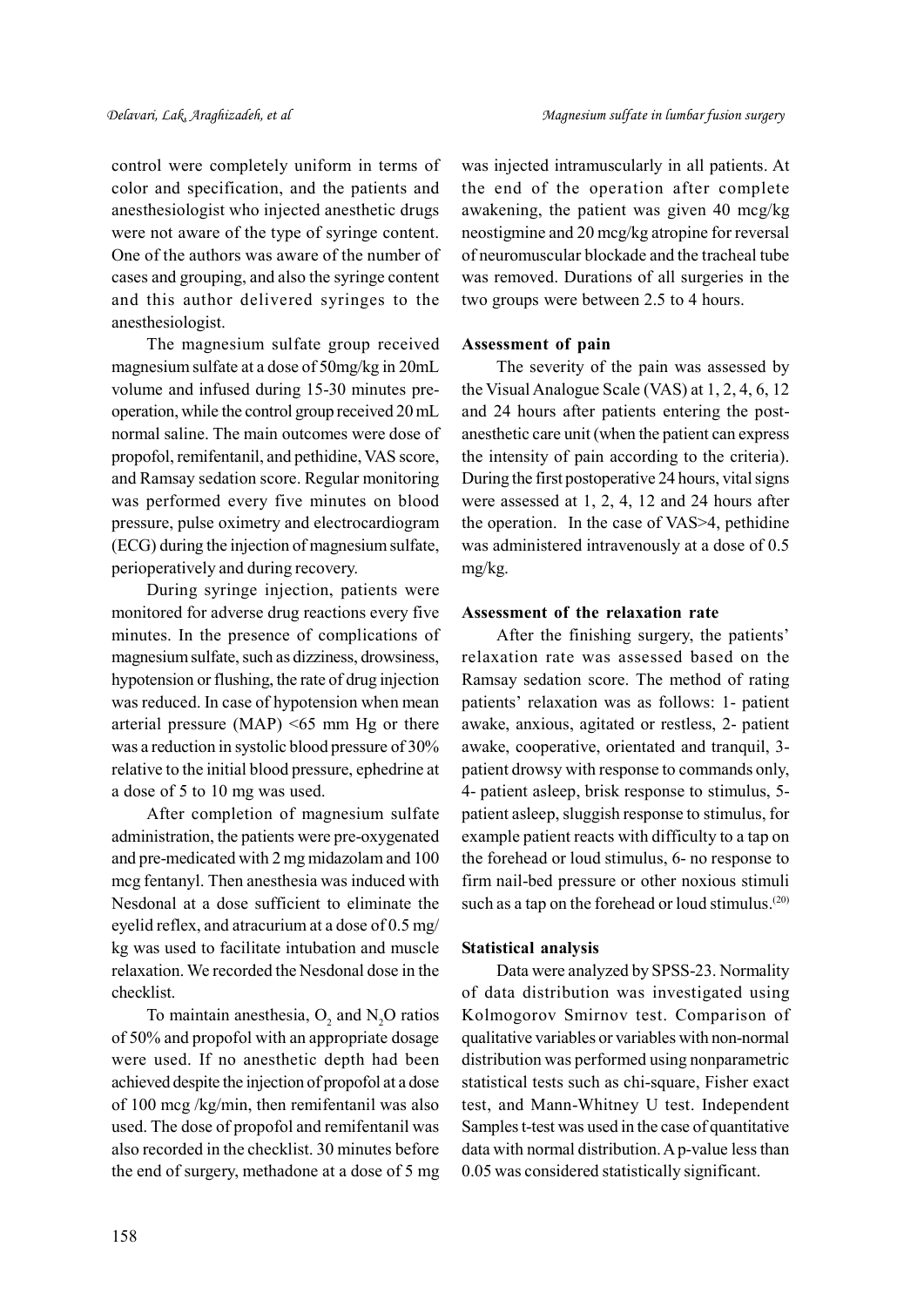

Figure 1. Flow diagram of the patients

### Ethical clearance

The protocol of the study was approved by Ethical Committee of Baqiyatallah University of Medical Sciences under no. IR.bmsu.rec.1396. 604 cod. The informed consent form was received from each patient.

# RESULTS

All 102 patients were divided into two groups, i.e. magnesium sulfate group (n=51) and normal saline group (n=51). All patients completed the trial (Figure 1).

At base-line there were no significant differences between the two groups regarding the age, sex and weight ( $p=0.546$ ,  $p=0.529$  and p=0.086 respectively). Also, there were no significant differences between the two groups regarding the heart rate, VAS, pethidine consumption, duration of surgery (p=0.546,  $p=0.186$ ,  $p=0.132$ , and  $p=0.932$  respectively) (Table 1).

There was no significant difference at 2, 4, 6, 12 and 24 hours post operation between two groups in the mean of VAS (pain). In the magnesium sulfate group 40 (78.4%) and in the

Table 1. Comparison of demographic variables (age and sex), heart rate, blood pressure, VAS, pethedin consumption and duration of surgery between the two groups at base-line

|                               | <b>Treatment groups</b> |                     |            |
|-------------------------------|-------------------------|---------------------|------------|
| <b>Characteristics</b>        | Magnesium $(n=51)$      | Saline $(n=51)$     | p value    |
| Age (years)                   | $53.25 \pm 13.87$       | $51.72 \pm 13.81$   | $0.546*$   |
| Sex (male/female)             | 15/36                   | 19/32               | $0.529**$  |
| Weight (kg)                   | $78.50 \pm 7.78$        | $75.29 \pm 7.64$    | $0.086*$   |
| Heart rate                    | $80.98 \pm 10.20$       | $79.79 \pm 9.51$    | $0.546***$ |
| $VAS^{\dagger}$               | $4.96 \pm 1.35$         | $5.25 \pm 1.21$     | $0.186***$ |
| Pethidine consumption (mg)    | $23.72 \pm 9.78$        | $22.58 \pm 8.10$    | $0.132*$   |
| Duration of surgery (minutes) | $194.54 \pm 120.21$     | $198.46 \pm 111.26$ | $0.932*$   |

Data presented as mean ± SD, except for gender; †VAS: visual analog scale; \* T-test, \*\*Chi-square test, and \*\*\*Mann-Whitney test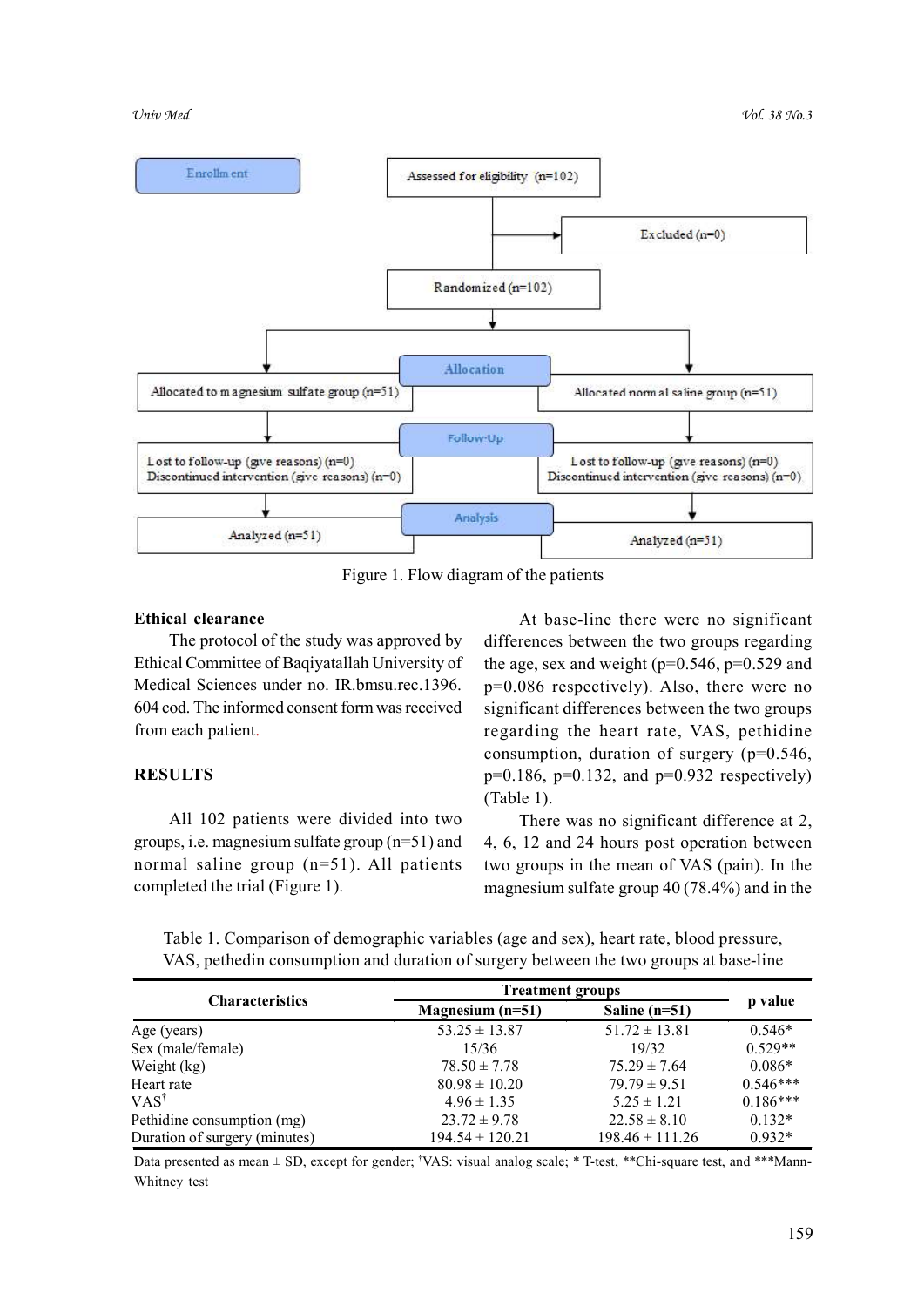|                                                                           | <b>Magnesium sulfate</b><br>$(n=51)$                                                        | Control<br>$(n=51)$                                                                         | p value                                                  |
|---------------------------------------------------------------------------|---------------------------------------------------------------------------------------------|---------------------------------------------------------------------------------------------|----------------------------------------------------------|
| $VAS^{\dagger}$<br>2 <sub>h</sub><br>4 h<br>6 h<br>12 <sub>h</sub><br>24h | $3.56 \pm 1.34$<br>$2.52 \pm 1.12$<br>$1.92 \pm 0.68$<br>$1.50 \pm 0.67$<br>$1.56 \pm 0.67$ | $3.82 \pm 1.12$<br>$2.41 \pm 0.96$<br>$1.90 \pm 0.75$<br>$1.68 \pm 0.70$<br>$1.35 \pm 0.56$ | $0.175*$<br>$0.175*$<br>$0.175*$<br>$0.165*$<br>$0.087*$ |
| Relaxation rate <sup>§</sup><br>$\overline{c}$<br>3<br>4                  | 6<br>40<br>3<br>2                                                                           | 8<br>37<br>6<br>$\Omega$                                                                    | $0.393**$                                                |

| Table 2. Postoperative VAS scores at 2, 4, 6, 12 and 24 hours and the relaxation rate |  |
|---------------------------------------------------------------------------------------|--|
| between the two groups                                                                |  |

Data presented as mean  $\pm$  SD, except for relaxation rate. \* T-test, and \*\* Fisher exact test.; †VAS: visual analog scale; §1- patient awake, anxious, agitated or restless, 2- patient awake, cooperative, orientated and tranquil, 3patient drowsy with response to commands, 4- patient asleep, sluggish response to stimulus

control group 37 (72.5%) patients were awake, cooperative, orientated and tranquil. There was no statistically significant difference between the two groups  $(p=0.393)$  (Table 2).

There was no significant difference at 2, 4, and 6 hours post operation between the two groups in the mean of pethidine consumption (Table 3)

#### DISCUSSION

There was no significant difference between the two groups in pain and injection rate of pethidine. Finally, based on the RSS criteria, there was no significant difference in the level of relaxation between the two groups. Oguzhan et al.<sup>(17)</sup> and Srivastava et al.<sup>(18)</sup> demonstrated that magnesium sulfate was effective for postoperative opioid use and pain in patients following lumbar disc surgery and gynecological operation. But, in their study, they applied a continuous or repeat bolus in addition to the primary bolus of magnesium sulfate in opposition to single bolus preoperatively in the current research. It is essential to consider that there are some significant subjects associated with the studies performed on magnesium sulfate that could be the source of differences between their outcomes: various methods of anesthesia, techniques of "single dosage" versus "bolus plus infusion" dosage, and a complete dosage of intravenous magnesium sulfate.(9) Our research has been carried out to assess the effectiveness and safety of preventive single-dose intravenous magnesium sulfate for postoperative pain reduction and analgesia. Furthermore, pain relief is multi-faceted and depends on culture,

Table 3. Comparison of pethidine consumption 2, 4, 6, 12 and 24 hours post operation between the two groups

| Pethidine consumption (mg) | <b>Magnesium sulfate</b><br>$(n = 51)$ | Control<br>$(n = 51)$ | p value   |
|----------------------------|----------------------------------------|-----------------------|-----------|
| 2 <sub>h</sub>             | $11.76 \pm 12.60$                      | $13.92 \pm 11.32$     | $0.441*$  |
| 4 h                        | $2.15 \pm 6.72$                        | $1.47 \pm 5.12$       | $0.688*$  |
| 6h                         | $0.21 \pm 1.90$                        | $0.39 \pm 2.80$       | $0.317**$ |

Data presented as mean  $\pm$  SD. \*T-test and \*\*Mann-Whitney U test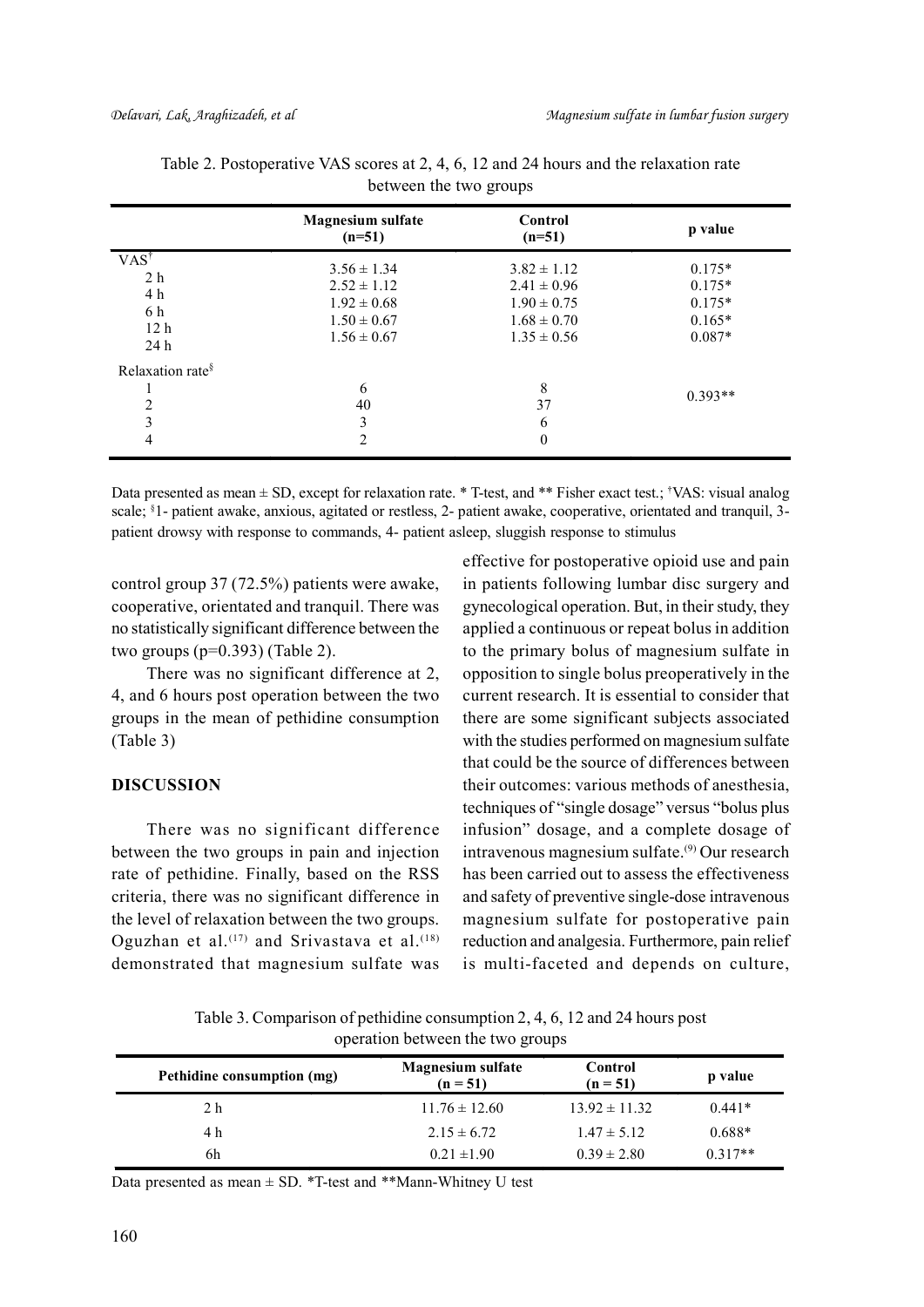genetics, sex, race, socioeconomic state, cognition, and previous pain concept. Taheri et al.<sup>(10)</sup> and Rezae et al.<sup>(4)</sup> assessed the effect of single dose magnesium sulfate in patients with hysterectomy and cesarean section. They showed that pethidine consumption and postoperative pain were lower in the magnesium sulfate group. Pains following hysterectomy are multivariable and different from other pains e.g. surgery pain, visceral constructions pain, and dynamic pain (while straining, coughing and mobilizing). So, differences in the type of pains may be the sources of conflict between these studies. A meta-analysis showed that magnesium sulfate is capable of decreasing pain severity in early-stage and anesthetic consumption following laparoscopic cholecystectomy.(15) A systematic review in patients undergoing orthopedic operation demonstrated that the studies did not give persuasive evidence of useful impacts on postoperative pain severity and the time to first analgesic demand. $(16)$  Due to the heterogeneity of orthopedic surgeries that were reported in their studies comparison of the duration of surgeries between the two studies (15,16) is impossible. In another study Manaa et al.<sup>(9)</sup> examined the effect of magnesium sulfate on postoperative anesthesia and analgesia in patients undergoing neurosurgical procedures. In this study, patients received magnesium sulfate (20 mg/kg) pre-operation then magnesium sulfate infusion (10 mg/kg/h) continued until the end of surgery. Results showed that postoperative pain score, as well as a total analgesic requirement of morphine, was significantly lower in the magnesium group compared to the control group. Their results were in disagreement with the current study. Patients in magnesium group underwent bolus dose 20 mg/kg over five minutes before induction of anesthesia, continued through 10 mg/kg/h as an infusion, in contrast to our study where the magnesium sulfate group received magnesium sulfate at a dose of 50mg/kg in 20mL volume and infused during 15-30 minutes pre-operation. A study by Elrahman et al.<sup>(21)</sup> evaluated the role of preoperative magnesium sulfate guided transversus abdominis plane block in augmenting postcesarean analgesic effects. It started in the recovery unit where patients received lornoxicam, which is a non-steroidal substance. The mean pain at 6 and 12 hours postoperatively was significantly lower in the magnesium sulfate group than in the control group. The current study confirmed their results regarding the nonsignificant between-group differences in mean pain at other times. In the studies of Taheri et al.<sup>(10)</sup> and Elrahman et al.<sup>(21)</sup> the fact that analgesics were not used in both groups and/or non-steroidal analgesics were used to control postoperative pain was probably due to the potent effect of the opioid used. In the present study and studies consistent with the current study, the effectiveness of magnesium sulfate has been overshadowed by an opiate. So, differences in opioid consumption and pain in the two groups were not significant. However, in studies that did not use analgesics for postoperative pain control or where non-steroidal analgesics were used for analgesia, the effectiveness of magnesium sulfate was clearly seen in reducing pain and opioid consumption. However, in the studies of Rezae et al.<sup>(4)</sup> and Manaa et al.<sup>(9)</sup> who used opioids for postoperative analgesia, the difference between the two groups was significant. Kiran et al. $(2)$  reported that a single dose of intravenous magnesium sulfate could decrease post-operative pain in patients after inguinal operation. Also, the degree of relaxation was lower in patients in the group receiving magnesium sulfate than the control group. They also showed that patients receiving magnesium sulfate would be less likely to receive postoperative analgesics. Their results were in disagreement with the current study. It may be because of differences between type of patients and surgical conditions in the two groups.

Ghaffaripour et al.<sup>(22)</sup> investigated the effects of intravenous magnesium sulfate on postoperative analgesia after laminectomy. Magnesium sulfate was administered as a bolus followed by a maintenance dose up to the end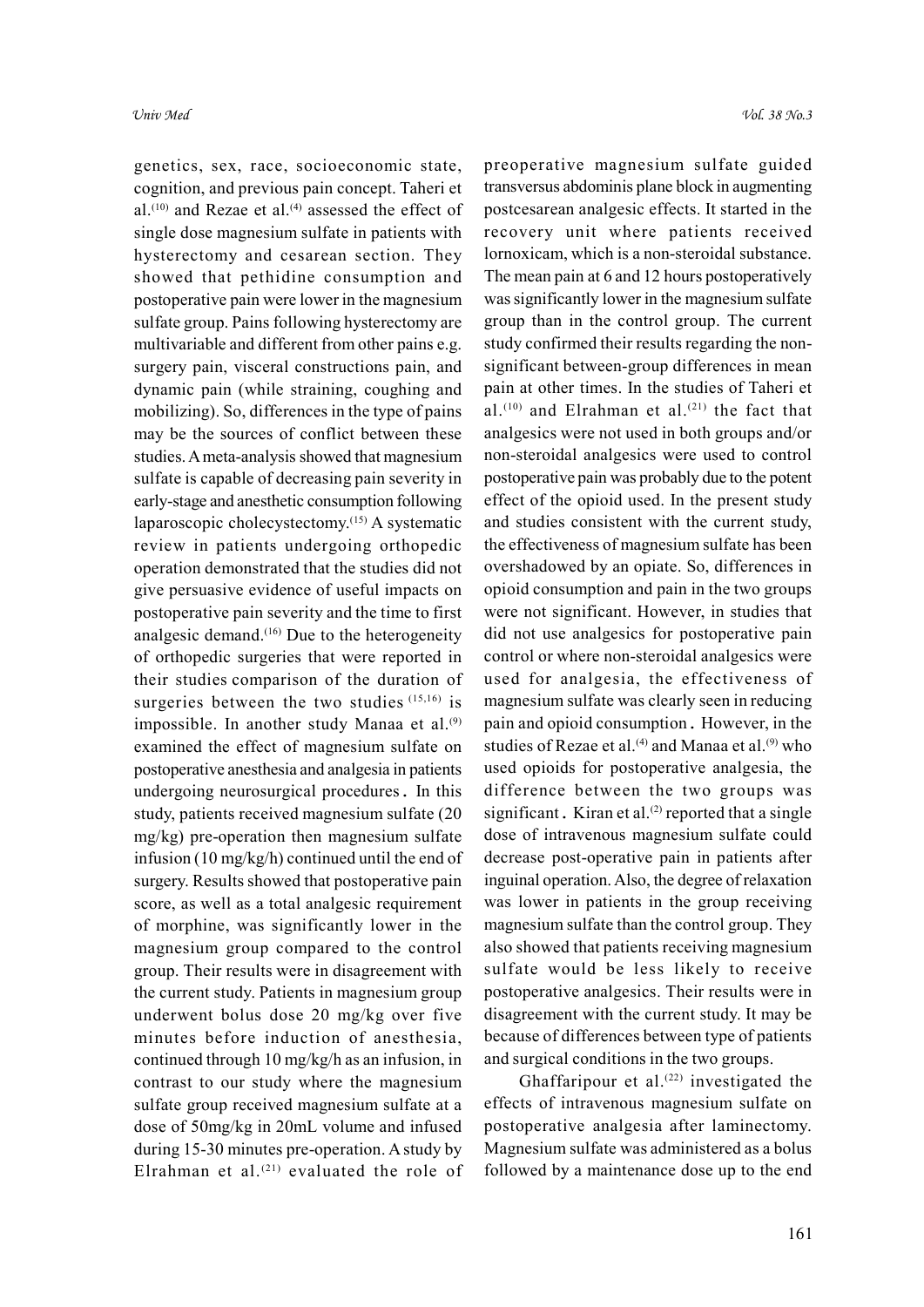of the surgery. They showed that the infusion of magnesium sulfate during laminectomy had no effect on patients' pain and opioid requirement postoperatively. Kahraman et al.<sup>(23)</sup> showed that an infusion of magnesium sulfate has no effect on morphine consumption and postoperative pain in patients undergoing abdominal hysterectomy under spinal anesthesia. In the studies of Frassanito et al.,<sup>(13)</sup> Kahraman et al.<sup>(23)</sup> and Ghaffaripour et al.<sup>(22)</sup> whose results were consistent with the present study, morphine was used for postoperative analgesia, as we also used methadone for postoperative analgesia. Also, in the study of Frassanito et al. $(13)$  and Kahraman et al., $^{(23)}$  patients were spinally anesthetized.

There were some limitations in our study. First, we applied only one dose of magnesium sulfate, while different regimens may have yielded different outcomes. Second, the infusion was restricted to the intraoperative interval only. Third, we did not evaluate the relationships between the magnesium level and the total anesthetic and analgesic demands. Finally, we did not assess the economical aspects of magnesium sulfate administration compared to other anesthetic medications. It is recommended to conduct more comprehensive studies to evaluate the effectiveness of magnesium sulfate in patients undergoing lumbar fusion surgery and in patients for whom the use of opiates is harmful (such as obese patients, etc.).

# **CONCLUSION**

The results showed that pre-operative administration of magnesium sulfate has no effect on reduction of postoperative pain and opioid consumption in patients undergoing lumbar fusion surgery.

# CONFLICT OF INTEREST

We declare that there is no conflict of interest in this study.

# ACKNOWLEDGEMENT

We would like to thank the staff of the trauma research center, Baqiyatallah University of Medical Sciences for their kind cooperation in this research.

# **CONTRIBUTORS**

All authors have contributed to the concept, design of methods, data gathering, data analysis and preparation of the final manuscript. All authors have read and approved the final manuscript. ╇

# **REFERENCES**

- 1. Dabbagh A, Elyasi H, Razavi S, et al. Intravenous magnesium sulfate for post-operative pain in patients undergoing lower limb orthopedic surgery. Acta Anaesthesiol Scand 2009;53:1088- 91. doi: 10.1111/j.1399-6576.2009.02025.x.
- 2. Kiran S, Gupta R, Verma D. Evaluation of a singledose of intravenous magnesium sulphate for prevention of postoperative pain after inguinal surgery. Indian J Anaesth 2011;55:31-5. doi: 10.4103/0019-5049.76605.
- 3. Vadivelu N, Mitra S, Schermer E, et al. Preventive analgesia for postoperative pain control: a broader concept. Local Reg Anesth 2014;7:17-22. doi: 10.2147/LRA.S62160.
- 4. Rezae M, Naghibi K, Taefnia AM. Effect of preemptive magnesium sulfate infusion on the postoperative pain relief after elective cesarean section. Adv Biomed Res 2014;3:164. doi: 10.4103/ 2277-9175.139127.
- 5. Do SH. Magnesium: a versatile drug for anesthesiologists. Korean J Anesthesiol 2013;65:4. doi: 10.4097/kjae.2013.65.1.4.
- 6. Al Alawi AM, Majoni SW, Falhammar H. Magnesium and human health: perspectives and research directions. Int J Endocrinol 2018; 9041694. Doi: 10.1155/2018/9041694
- 7. Mishra AK, Afzal M, Mookerjee SS, et al. Preemptive analgesia: Recent trends and evidences. Indian J Pain 2013;27:114-20. doi: 10.4103/0970- 5333.124582.
- 8. Yamanaka R, Shindo Y, Oka K. Magnesium is a key player in neuronal maturation and neuropathology. Int J Mol Sci 2019;20:3439. doi:10.3390/ijms20143439.